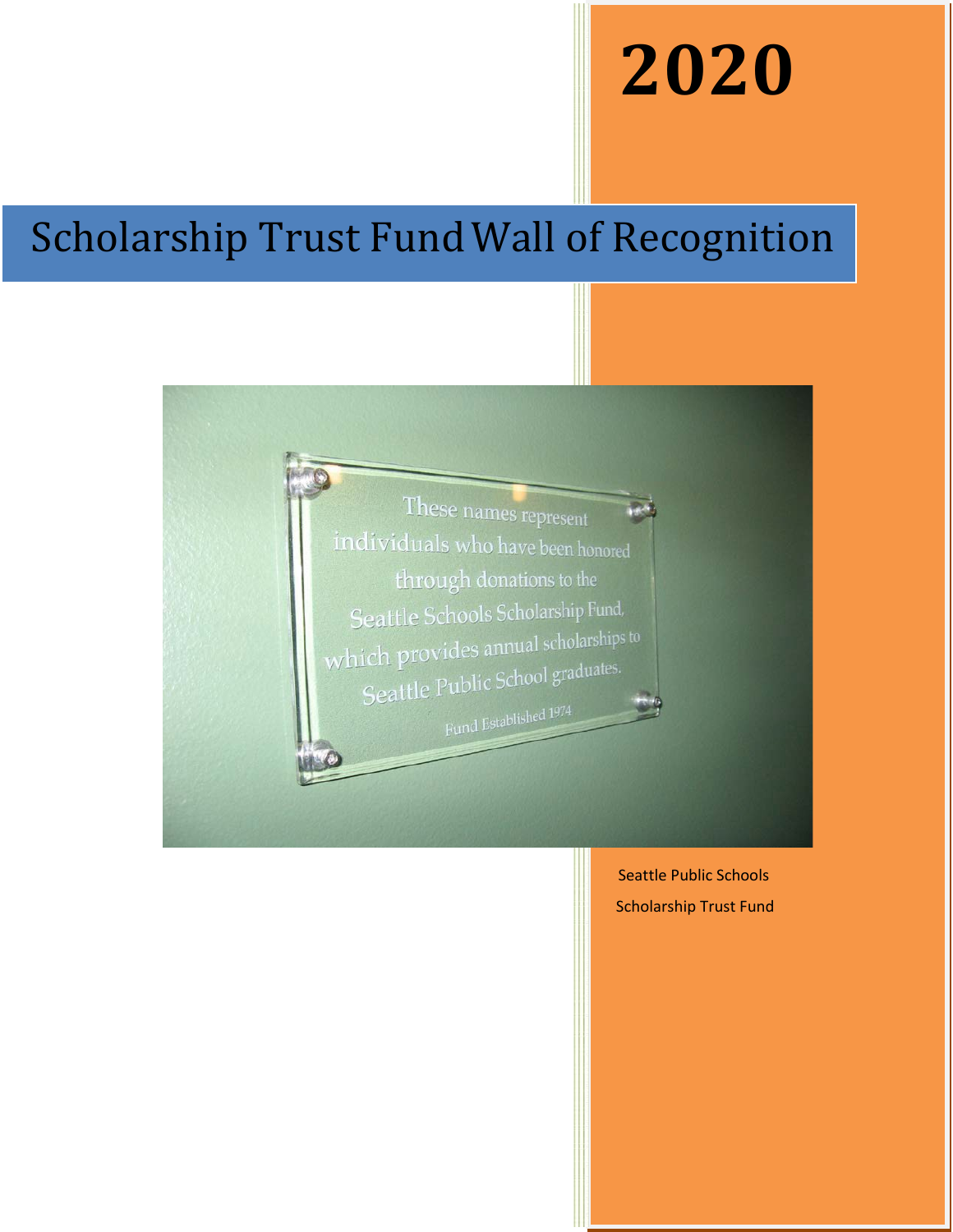Abrahamson, Marguerite  $(11-d)$ Adams, Laila (10-d) Adams, Nora B. (10-a) Afgin, Maureen Iacolucci (8-d) Akagi, Elaine (9-d) Albright, Gordon (10-b) Albright, Phyllis (4-f) Alexander, Archibald (1-a) Alexander, Richard & Connie (7-c) Allasina, Tony (1-a) Allen, Barbara "Bobbie"  $(11-d)$ Allen, Betty (9-b) Allen, Joan (8-a) Allen, Robert W. (10-b) Altice, Pat (2-c) Ambercrombie, Jeanne M.  $(3-f)$ Anderson, Elmer H. (7-e) Anderson, Helen L. (10-d) Anderson, Rose (2-c) Anderson, Virgil (2-b) Angelos, Gus (10-d) Aoki, Ish (11-f) Aoki, Ruby S. (11-f) Arnhart, Amanda (2-c)

Arnhart, Betty (3-c) Arnhart, Warren (9-d) Arns, Carmelita (7-c) Arns, Claudette (4-e) Astley, Ted (8-d) Baal, Donald (6-e) Backman, Mary (6-b) Bailey, Mona (8-c) Bailey, Nitamarie (10-a) Bainter, Kristin (8-c) Baird, Darlene (7-c) Baird, Patricia (3-a) Baker, Lillie (4-c) Balarezo, Edward (10-d) Baldwin, James (11-d) Baldwin, Joanne (9-d) Ballantine, Evelyn (2-e) Ballantine, Les (12-b) Balle, William J. (7-c) Balzer, Eleanor (11-e) Barbo, Carl (1-e) Barker, Dr. Murl G. & Dr. Ronald E. Miller (13-b) Barney, Helen M. (7-e) Barry, Beverly Davine (10 c) Bartol, Ernest R. (4-b)

Bass, Robert (10-b) Bass, Roscoe (7-b) Bass, Roscoe, Jr. (9-c) Bateman, William Jack (7 c) Batiste-Brown, Patricia (9 b) Battin, Sue D. (13-a) Baudin, Eva (10-a) Beach, Minnie Beach (8-e) Beamon, Gertrude (4-e) Beanblossom, Irene (4-d) Bendele, Jesse (6-c) Bender, Florence (4-b) Benson, Eric (9-d) Benson, Lois (8-c) Benson, Mike (9-f) Benson, Ruth (13-a) Bentrott, Boyd (3-f) Bersch, Patricia A. (4-f) Bishop, Claudia Elizabeth (9-d) Black, Annabel (7-b) Bland, Joseph H. (1-c) Bland, Margaret C. (6-d) Blanford, Stephan (13-b) Bleakney, Anne (3-a) Bleakney, Cheryl (1-c)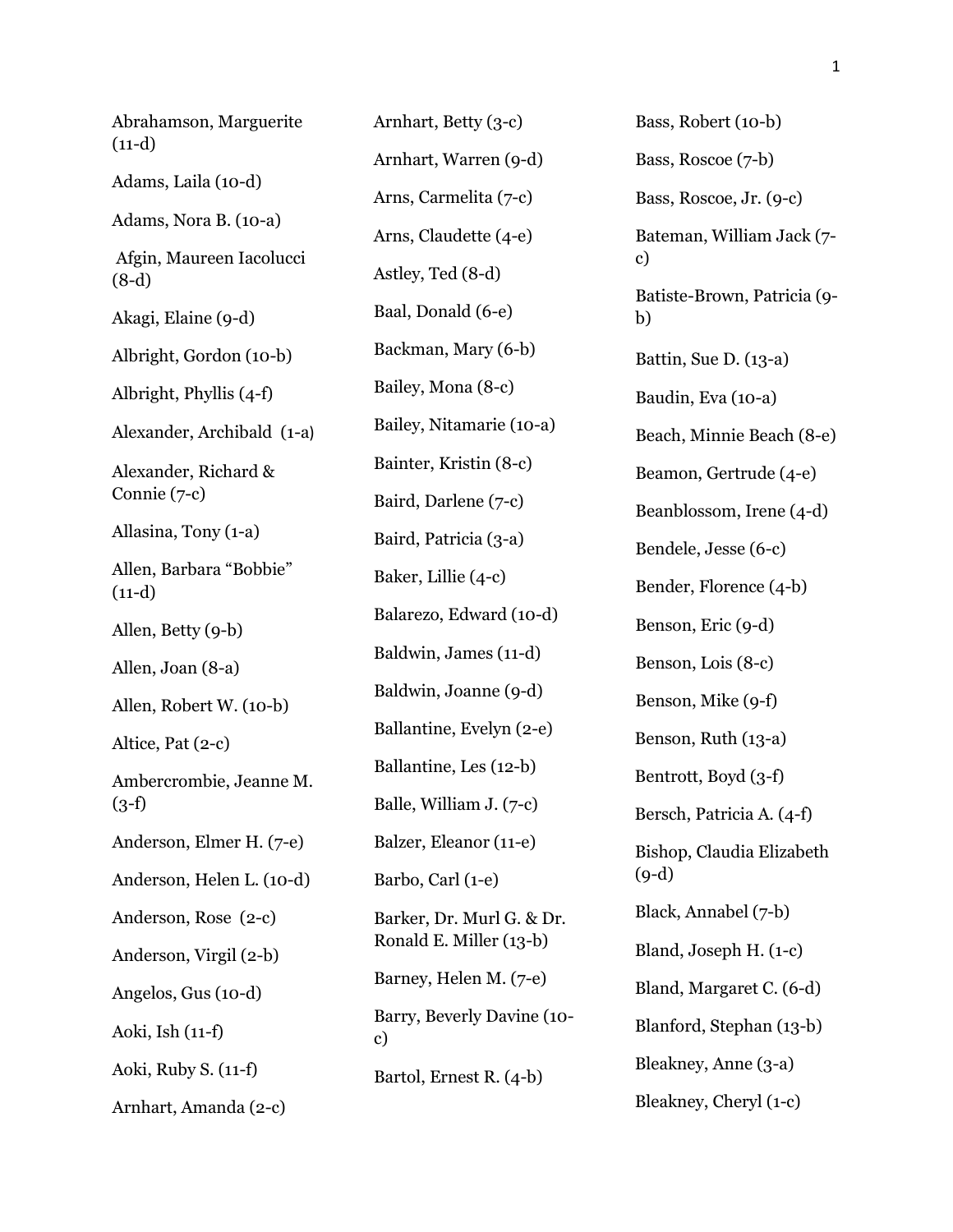| Blix, Phil (9-a)                       | Bruce, Laura (8-d)                                                                                                                                                |  |
|----------------------------------------|-------------------------------------------------------------------------------------------------------------------------------------------------------------------|--|
| Bodoia, David C. (12-e)                | Brunson, Carlotta (6-a)                                                                                                                                           |  |
| Bodreo, Katherine (5-f)                | <b>Bryant Elementary Staff</b><br>$(5-e)$<br>Bullitt, Benjamin (5-c)<br>Bullitt, Logan (3-f)                                                                      |  |
| Body, Mary (7-a)                       |                                                                                                                                                                   |  |
| Boies, Herb (2-c)                      |                                                                                                                                                                   |  |
| Boitano, John J. (10-b)                |                                                                                                                                                                   |  |
| Bottomly, Dr. Forbes (3-d)             | Bullock, Cecil (2-d)                                                                                                                                              |  |
| Bottomly, Geraldine (8-f)              | Bullock, Kay (3-a)<br>Burgess, Tim (13-b)<br>Burke, Rick (13-c)                                                                                                   |  |
| Bouillon, Victorine (4-a)              |                                                                                                                                                                   |  |
| Boytz, Richard (6-d)                   |                                                                                                                                                                   |  |
| Bramer, Marty (3-b)                    | Burkhalter, Peter (2-e)                                                                                                                                           |  |
| Brattstrom, Ruth (3-c)                 | Burley, Helen (1-c)<br>Burnett, Tenina (1-d)<br>Burns, Helen & Don (3-b)<br>Burr, Rita Kikela (8-d)<br>Burton, Nancy McKay (13-<br>c)<br>Bushell, Andrew M. (1-a) |  |
| Breese, Kirk W. (5-e)                  |                                                                                                                                                                   |  |
| Brett, David (1-b)                     |                                                                                                                                                                   |  |
| Brewer, Jeannette L. (3-e)             |                                                                                                                                                                   |  |
| Brigham, Clara (7-a)                   |                                                                                                                                                                   |  |
| Britton, Cathryn (8-f)                 |                                                                                                                                                                   |  |
| Brock, Frank M. (4-d)                  | Byers, Florence S. (8-e)                                                                                                                                          |  |
| Bronkema, Ethel (11-c)                 | Cable, Guy (7-b)<br>Cade, Anna C.B. (12-d)                                                                                                                        |  |
| Bronner, Lee Anthony (4-<br>b)         |                                                                                                                                                                   |  |
| Brown, Charles Bernard,<br>$Jr. (7-a)$ | Caffiere, Blanche (10-f)                                                                                                                                          |  |
|                                        | Caldwell, Henry (4-b)                                                                                                                                             |  |
| Brown, Edward Earl (10-b)              | Caldwell, Kay (7-a)                                                                                                                                               |  |
| Brown, Gordon (3-c)                    | Calhoun, Harold Grier (4-<br>a)                                                                                                                                   |  |
| Brown, Janet (10-f)                    |                                                                                                                                                                   |  |
| Browne, Mary (1-e)                     | Calloway, Ezell C. (8-d)                                                                                                                                          |  |

Cambronero, Arnold Scott R. (6-a) Cameron, Dan (3-b) Camozzi, Robert (7-c) Campbell, Cale (11-f) Campbell, Ernest W. (5-a) Campbell, Evelyn Murdock (8-b) Campbell, Marjorie P. (5 d) Carlson, Fritz & Lucy (11 e) Carr, Sherry (9-f) Carrington, Loye Zandel (6-f) Carroll, Charles M. (7-a) Carroll, Michael (7-c) Carsberg, Scott (10-f) Carson, Grace (5-e) Carson, Gwen (8-e) Carson, Mary (6-c) Castillo, Emilio (7-b) Caufman, Walter (4-b) Chacartegui, Louise (10-c) Charles, Mary & John (6 d) Chichester, J. Bernard (9 b) Chisholm, Thelma W. (11 a)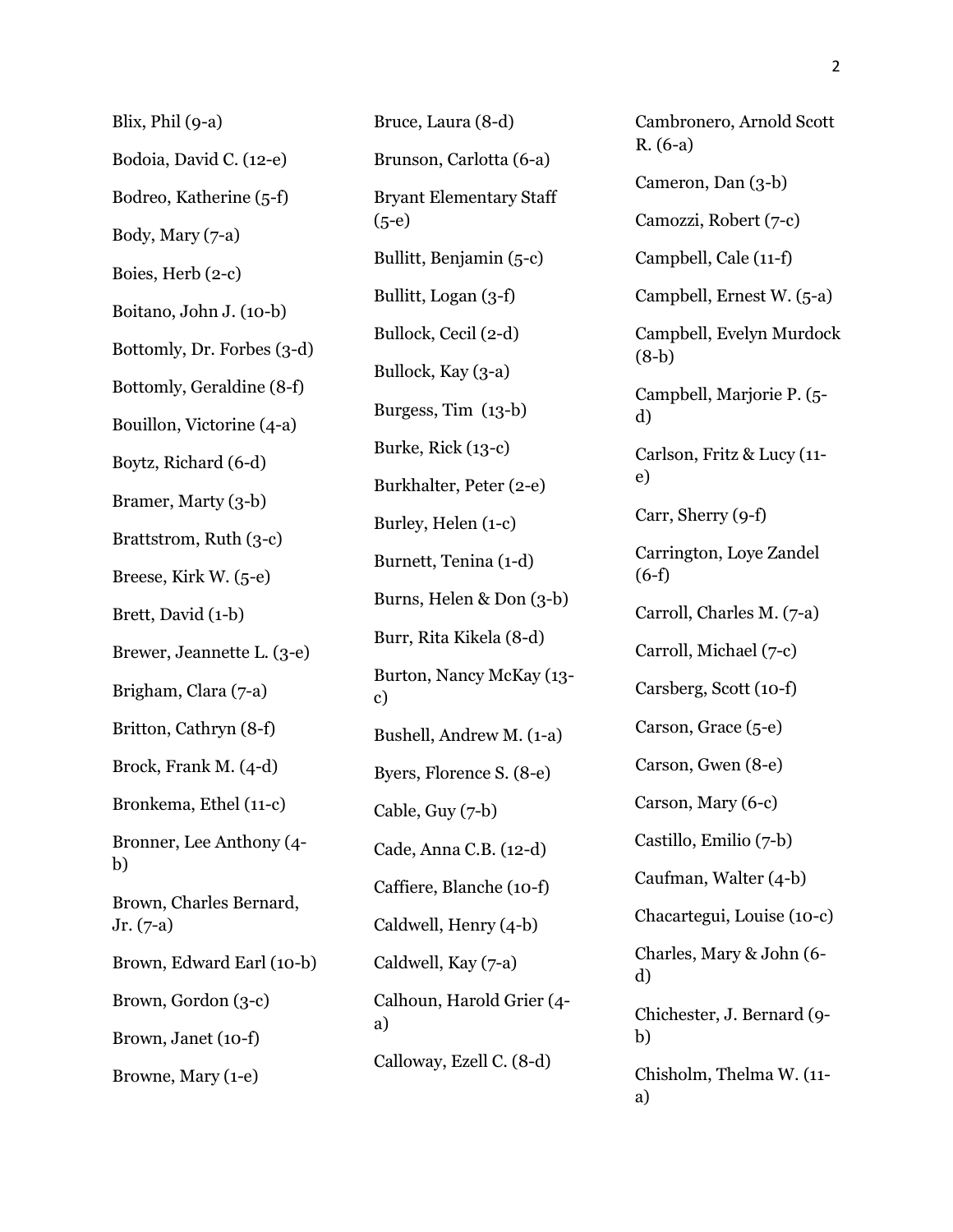Chock-Eng, Sandy (12-b) Chow, Cheryl (7-e) Chow, Dr. Margaret (7-d) Christensen, Irene (1-d) Christenson, Carol (2-d) Christianson, Dorothy (12 e) Clapp, Ralph K. (1-d) Clark, Elizabeth (7-b) Clark, Fred (3-d) Clay, William Drake (13-c) Cochran, Earl (3-f) Coffman, Jane (11-f) Cohn, Alfred (5-d) Cohn, Geraldine T. (4-d) Cohrs, Ray M. (8-a) Cole, Walter (6-d) Coleman, Ida (6-a) Coleman, Joseph Edward, Sr. (6-e) Coleman, Oliver (12-b) Collins, James E. (5-a) Collins, Louise C. (8-a) Compton, Robert (2-b) Conrad, Lucile R. (11-e) Cook, Thelma (1-a) Cooper, Frank B. (1-b)

Corbett, Judge T. Patrick  $(5-a)$ Costello, Marguerite M.  $(11-a)$ Couden, Erma (4-a) Covell, Susan (9-d) Cowart, Alicia (11-a) Cromarty, Sue (11-e) Crum, Ray (1-d) Cullen, Clara A. (12-d) Cummings, Harry L. (8-c) Cummings, Kenneth (5-f) Dacanay, Flora (8-d) Dahl, Harold (4-c) Daley, Genevieve M. (8-e) Dalske, Joan Lee (6-a) Danaher, Lillian (12-a) Daniels, Tod (3-c) Danielson, Pearl (2-f) Daquep, Jonathan (12-a) Davidson, Juanita (12-b) Davis, Homer M. (4-e) Davis, Nel (4-f) Dawson, Daisy (12-a) Dean, Howard (1-a) Dearborn, Virginia (11-c) DeBell, Marie (13-b)

DeJarnett, Jim (13-a) Delahanty, John (9-d) Delaney, Marguerite Carmozzi (2-a) Deligan, Edward W. (10-c) Delong, Sophie Sudsie (6 a) Delta Kappa Gamma (8-d) Derse, Susan (9-a) Desimone, Assunta (5-c) Desvoigne, Merritt J. (8-b) Devlin, Rita (1-d) DeWaele, William (12-e) DeWitty, Thelma (1-a) Dickinson, Victor (1-c) Dickson, Curtis (5-a) Dishnow, Annabel & Jay  $(11-f)$ Dohm, Erik (11-f) Dolhanyk, Robert (2-b) Donnell, Mary (6-c) Donovan, Angelina P. (12 a) Dootson, Carl (8-b) Dorsett, Kenneth (5-c) Doty, John (10-f) Doubinsky, Prof. Claude (8-e)

DeBell, Michael (9-e)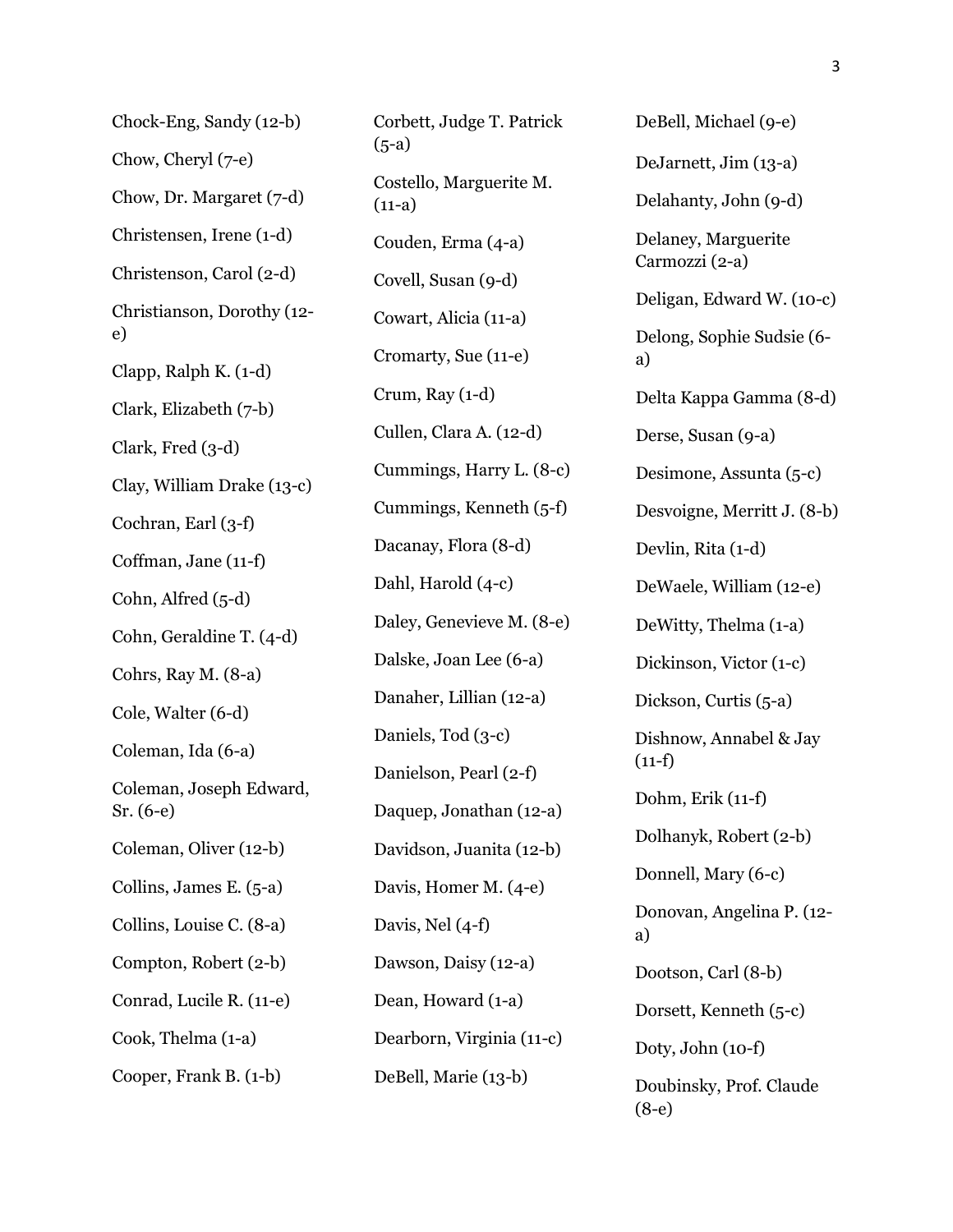| Douglas, Alice (2-c)                    |
|-----------------------------------------|
| Doupe, Linda (12-f)                     |
| Douthitt, Clair (4-c)                   |
| Duell, Bill & Beulah (12-f)             |
| Dugay, Marlene (7-d)                    |
| Dunn, John (9-b)                        |
| Duvall, Bruce J. (6-c)                  |
| Dyrdahl, Esther F. (12-b)               |
| Eagle Staff Family (13-b)               |
| Easton, Erving Easton (6-<br>e)         |
| Easton, Maud Mary (6-e)                 |
| Eckstein M.S. Staff, 1986-<br>$87(7-f)$ |
| Eckstein Middle School<br>$PTSA(12-f)$  |
| Eckstein Staff, 1987-88<br>$(12-e)$     |
| Edwards, Mary Sherman<br>$(3-d)$        |
| Ehrgott, George F. (11-a)               |
| Eick, Miss $(13-b)$                     |
| Ekins, Joan H. (12-a)                   |
| Elliott, Brantley R. (1-d)              |
| Eloranta, Helen V. (6-f)                |
| Elsea, Hazel (6-c)                      |
| Emerson, Marjorie Rabbitt<br>$(3-d)$    |
| Englen, Peggy (11-c)                    |

Ennis, Richard (3-c) Epstein, Jon (6-c) Erickson, Mary (3-c) Eronemo, Mike (7-d) Ess, Allene G. (12-f) Estigoy, Alex (7-f) Evans, Mary Louise (12-c) Everett, Helen (2-d) Fancher, Muriel (11-a) Farmer, George S. (6-d) Fidler, Frank (5-d) Filipino American Educators (5-a) Finnerty-Ludwig, Corey  $(12-e)$ Flannery, Lu Chapin (11-a) Fletcher, Charles A (10-b) Fletcher, Larry (9-e) Follrich, Alta McDonald (2-d) Follrich, Charles Davidson (4-a) Fong, Leenar (13a) Ford, Ireneen (2-f) Ford, Jamie (9-f) Forjord, Lourinda (3-d) Foster, Eleanora (6-b) Foster, Gaye (1-e)

Foulk, Carl (5-b) Fourie, Kimberly Kristin  $(7-d)$ Foy, Robert E. (6-f) Francis, Erma (1-d) Franklin, Myrtle (7-c) Franks, Kermit (9-b) Frazzini, Gwen (11-d) Frazzini, Nicholas (5-b) Frederick, Cora (3-e) Freeman, Roy, Sr. (2-f) Frieze, Ernest "Frosty" (11 a) Fryberg, George (2-b) Fuller, Lynn (10-a) Galbreath, William K. (2 a) Gallerson, Virgie (5-c) Galloway, Virginia (9-f) Garbe, Louise (9-c) Gardipe, William A. (5-c) Garrison, Dr. H. L. (5-d) Gasparovitch, Tony (3-b) Gaytan, Santiago (2-a) Gazaerk, Charles F. (7-e) Gearhart, Everett (2-d) Gee, Lorraine (2-c)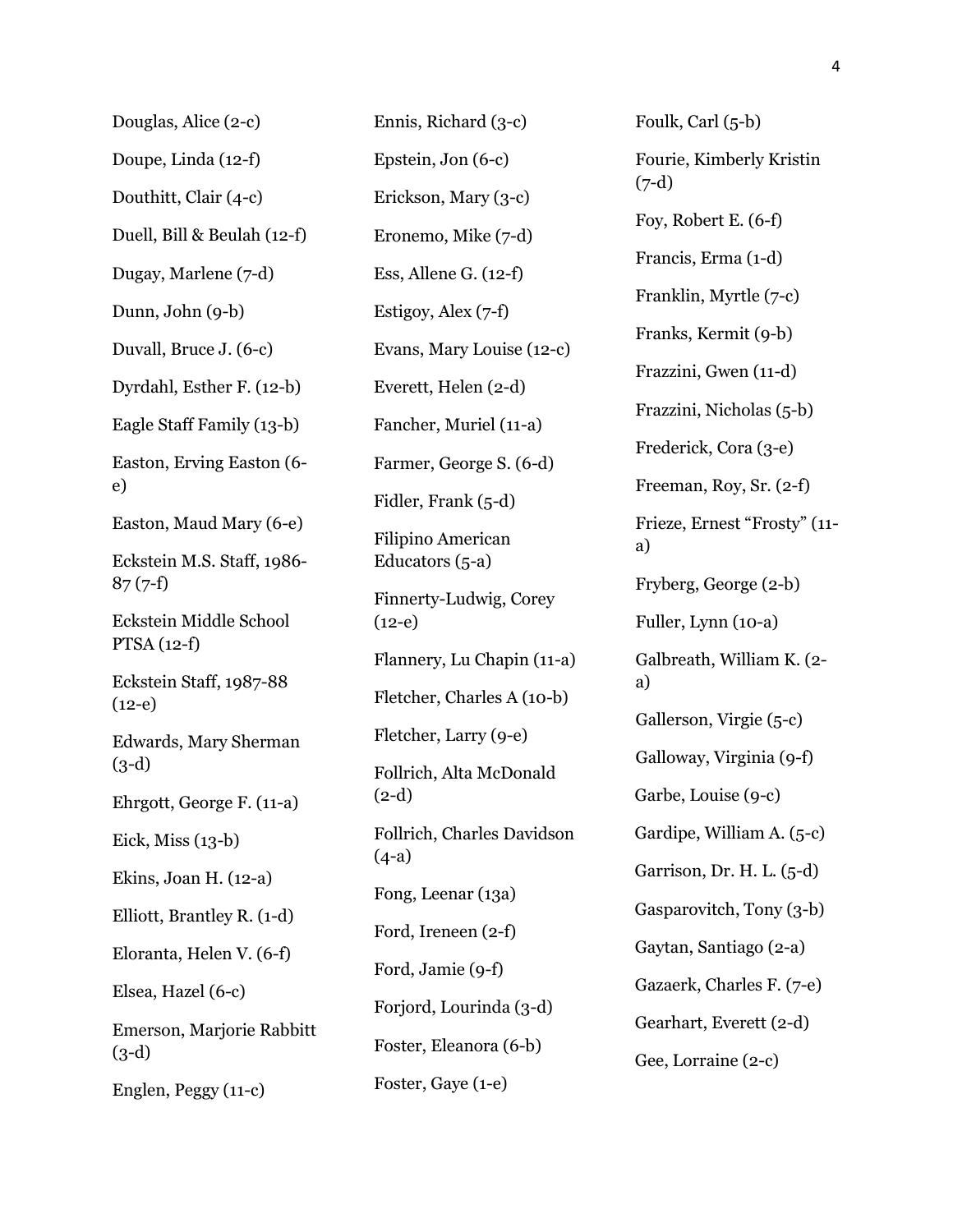Gehret, Patricia Ringus (9 e) George, Thomas (12-c) Gerkin, Cora Marie (5-c) German, John (8-a) German, Mildred R. (6-b) Gierke, George E. (11-a) Gilchrist, Florence (6-c) Giles, Edith (9-a) Gilmore, Paul B. (6-e) Givan, Ernestine (6-e) Givan, Thomas, Jr. (5-e) Glasius, Einar (2-f) Glass, Samuel L. (6-b) Gonzales, Paul (5-d) Goodson, Jan Elise (12-d) Goodwin, Erma M. (10-c) Gopelrud, Inga (6-b) Goplerud, Mary F. (12-d) Goplerud, Walt (5-c) Gordon, Shirley (6-f) Graham, Ada (4-a) Grant, Dorothy M. (8-e) Granvold, Judith Ann (7 d) Gravrock, Kristin (6-f) Gravrock, Margaret Hubler (6-f)

Grayum, Dr. Helen (5-b) Greaves, Dolly (12-c) Green, Sharon (10-f) Greene, Orie (11-f) Groves, Stuart R. (2-d) Gulden, Loretto F. (7-f) Haarsager, Eleanor (11-a) Haas, Mrs. Saul (1-b) Habeggar, Anne (7-f) Haegele, Bill (8-b) Haig, Carol (8-a) Hall, William D. "Bill" (10 d) Hallett, Hugh (5-d) Halone, Marilyn (5-b) Hammer, Doran (11-a) Hanawalt, Frank (9-a) Hannaford, Gordon (4-b) Hansen, Charles Keith (6 e) Hanson, Mildred (10-b) Hare, Ramsey (2-a) Haris, Susan (2-b) Harlin, Vivian (3-c) Harn, Elizabeth L. (11-c) Harr, Joani (9-d) Harries, Frances Ruth (5 b)

Harries, Jane (11-a) Harris, Linda (10-a) Harris, Linda (12-a) Harris, Margaret (4-b) Hartman, Ronald Charles (1-e) Hasbury, John (2-a) Hasson, Robert A. (7-f) Hatton, James W. (11-c) Haugo, Ted (7-e) Hawkins, Alma (1-c) Hawkins, Jim (8-b) Hawkinson, John Haakon (7-b) Hawkinson, Mary (10-f) Haycox, William H., Jr. (7 c) Haynes, Bernice (4-c) Haynes, Wanda (5-a) Hays, Creighton E. (1-b) Heckenlively, Richard A.  $(11-c)$ Heggen, Charles F. (12-f) Heinzinger, Mabel (3-c) Heliotis, George (5-f) Henry, Mary (9-f) Henry, Ralph S. (10-b) Hensen, Emilie T. (7-e)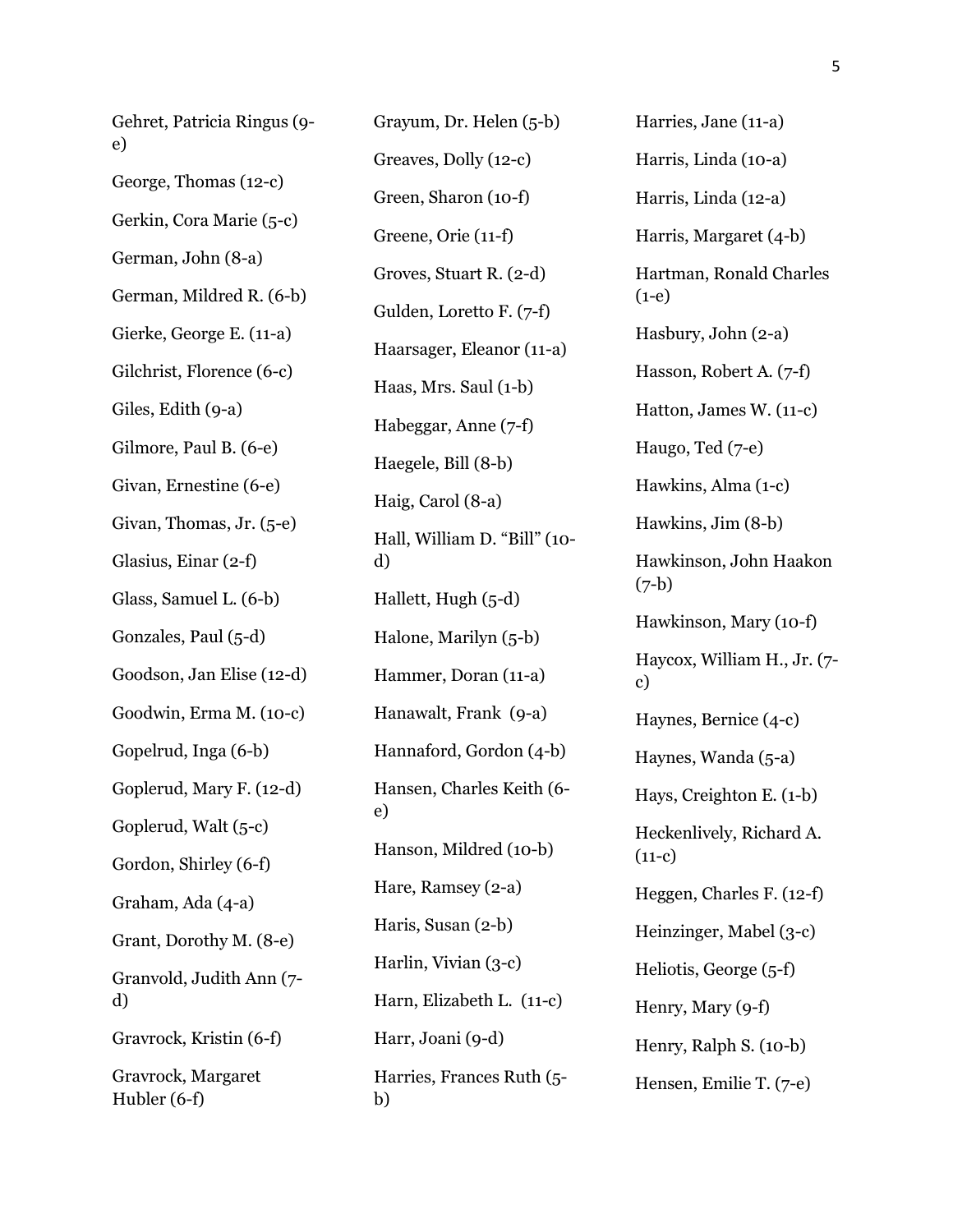| Hill, Ken & Judy (13-a)            |
|------------------------------------|
| Hittman, Donald E. (3-c)           |
| Hittman, Earnest (4-b)             |
| Hoaglin, Shirley (2-e)             |
| Hoerlein, Beverlei (13-a)          |
| Hoerlein, Paul (3-e)               |
| Hoerschelman, Jean (1-a)           |
| Holappa, Elizabeth (2-d)           |
| Holmes, Richard (6-a)              |
| Holms, Martha (7-b)                |
| Holzinger, Kay (1-e)               |
| Hooker, Ron (4-e)                  |
| Hooper, William Family<br>$(8-c)$  |
| Horgan, Donnella (12-d)            |
| Horst, E. C. (9-d)                 |
| Houghtaling, Charlotte<br>$(11-b)$ |
| Houlton, Roberta (1-c)             |
| Howard, Roy T. (11-b)              |
| Hoyt, Agnes Moore (1-d)            |
| Hoyt, Guy Luis (3-f)               |
| Hoyt, John $(7-a)$                 |
| Hoyt, Mrs. H. (12-c)               |
| Hraska, Jessie Thomas (11-<br>d)   |
| Hunter, Dorothy (9-b)              |
| Hunter, Madeline (8-c)             |

Hurd, William (2-c) Hurley, Jesse R. (4-e) Ideta, Yukiko (2-b) Iida, Tom Kazahiro (8-d) Ikeda, Roy (13-c) Imus, Ray K.  $(3-a)$ Ingram, David & Terri (9 f) Isaacs, Ruth Fulton (2-a) Itoi, Henry (4-e) Iverson, Elizabeth D. (11 b) Iwami, Sachiko (7-f) Jackson, David (1-a) Jackson, Rev. Willie (12-f) Jackson, Willie & Gwen (4 a) Jacobsen, Ted (11-b) Jangard, Lilly Virlelyst (12 f) Jefferson, Charles (6-f) Jefferson, Marjorie (6-f) Jensen, Gerald W. & Louise A. (10-c) Jitodai, Hitomi (12-e) Johanson, Barney F. (5-f) Johns, Olive (5-f) Johnson, Byron (10-a) Johnson, Joseph (7-b)

Johnson, Mark (7-f) Johnson, Morris, Sr. (4-e) Johnson, Theresa (7-d) Jones, Leona M. (1-a) Jordan, Evonne (10-d) Jorden, Wes (1-a) Jorgenson, Margaret (1-e) Jugum, Joanne (7-e) Kageyama, Natsuko (8-e) Kanoff, Evalyn (1-b) Kato, Zenzo (4-b) Kaufman, Leone M. (7-b) Kawaguchi, George (5-d) Kaylor, Daniel W. (5-f) Kazame, Donald D. (12-b) Keller, Howard (11-d) Keller, Richard (9-b) Kellogg, Marjorie (6-e) Kellogg, Phillip S. (7-e) Kelly, Earl (10-f) Kelnhofer, Evelyn (11-e) Kemp, Pat (10-e) Kendrick, William M. (8 d) Kennell, Ruth (3-f) Kenny, John (10-a) Kimball, Eleanor (8-a)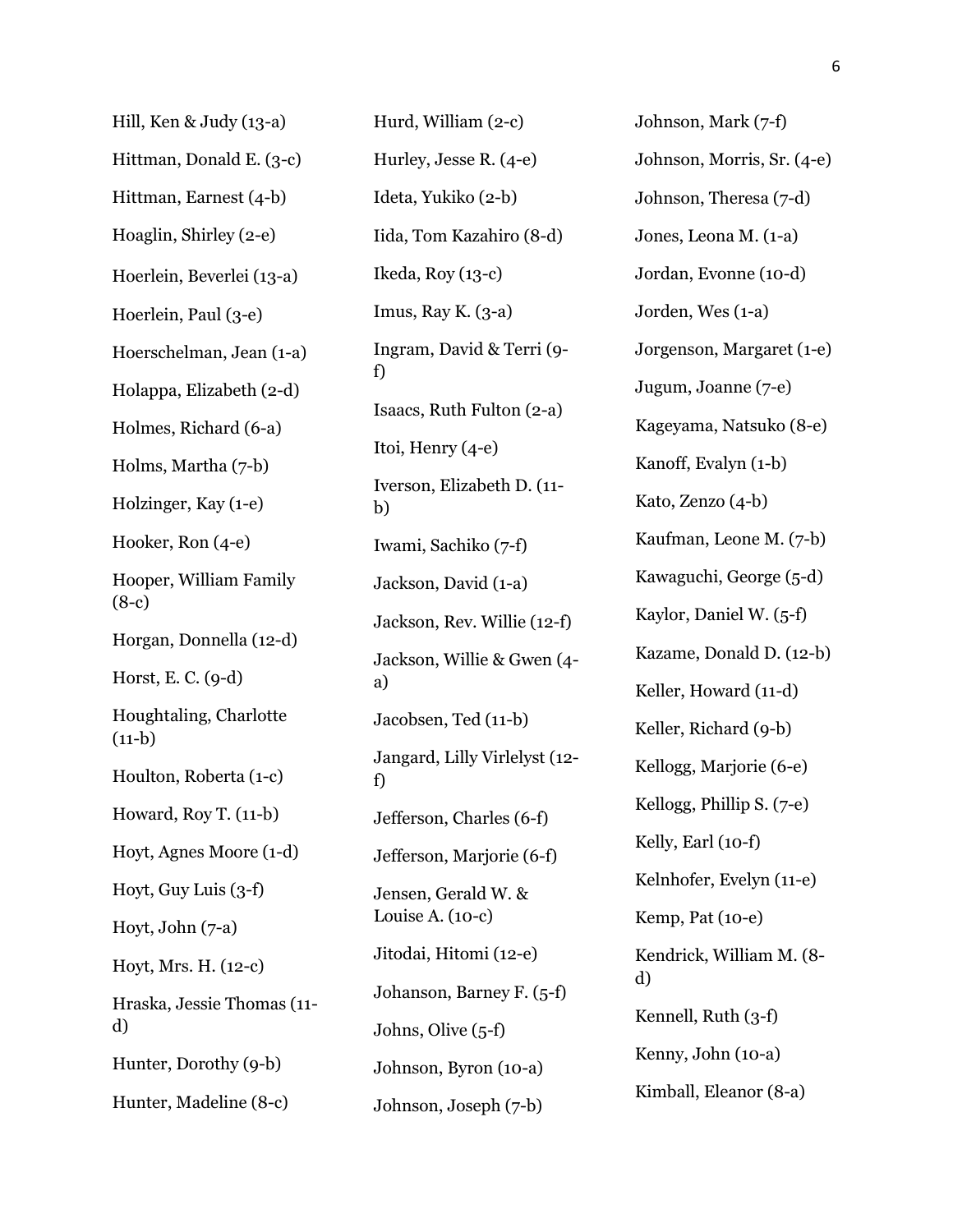| King, Bertha (1-b)             | Kvamme, Aileen (4-b)                                                                               |  |
|--------------------------------|----------------------------------------------------------------------------------------------------|--|
| King, Brennan $(1-c)$          | Kvamme, Olaf (12-c)                                                                                |  |
| King, James M. $(4-b)$         | Kwapil, Dorothy (8-e)                                                                              |  |
| Kinney, Gordon (9-a)           | Kwapil, Helen M. (12-f)                                                                            |  |
| Kirkland, Lois (10-c)          | Ladwig, August (12-a)                                                                              |  |
| Klenman, Avalon (1-e)          | Lafond, Lisle (9-c)                                                                                |  |
| Klenman, Eulala (2-f)          | Lafrenze, Victor L. (4-f)                                                                          |  |
| Klinck, Darryl (3-e)           | Lamb, Layton (12-e)                                                                                |  |
| Knago, Katherine (8-e)         | Lamphere, Phyllis (12-d)                                                                           |  |
| Knold, Sally (2-b)             | Landahl, Minna (2-a)                                                                               |  |
| Knox, Forney M. $(7-b)$        | Lanman, Harvey (11-b)                                                                              |  |
| Knox, Maureen (12-d)           | Lanz, Bobbie (7-f)<br>Larkin, Alvin (4-c)                                                          |  |
| Knox, Thomas E. (2-a)          |                                                                                                    |  |
| Knutson, Mabel & Richard       | Larsen, Harold L. (12-b)                                                                           |  |
| $(5-e)$                        | Larson, Arline (10-e)                                                                              |  |
| Knutson, Rachel (11-b)         | Laughlin, Dell (4-c)<br>Lawen, John P. (7-d)                                                       |  |
| Konkel, Phil (10-e)            |                                                                                                    |  |
| Korbel, Audrey (1-b)           | Lawrence, Carl (6-d)                                                                               |  |
| Kotenberg, Eva Marie (5-<br>e) | Lee, Bernice P. (8-a)                                                                              |  |
| Kotz, Goerdies K. (6-a)        | Lee, Borghild (11-b)                                                                               |  |
| Krahn, Bud (8-a)               | Leist, Bethel H. (8-e)<br>Lemmel, L. H. Bud $(2-f)$<br>Lensrud, John (3-a)<br>Lew, Wing S. $(9-a)$ |  |
| Kranak, Joseph P., Jr. (1-f)   |                                                                                                    |  |
| Krause, Ann U. (2-f)           |                                                                                                    |  |
| Kroening, Nancy (7-f)          |                                                                                                    |  |
| Kroft, Elmere P. (11-f)        | Lien, Carsten (9-c)                                                                                |  |
| Kumagai, Frank X. (8-d)        | Lilleness, Paul (6-a)                                                                              |  |
|                                | Lilly, Nancy (10-e)                                                                                |  |

Little, Audrey M. (5-e) Little, Judge Gary M. (6-d) Little, Myrtle B. (3-a) Loberg, Sharon Woerner (13-a) Locke, Gary (9-a) Lodmell, Lillian (5-c) Loken, Olga (8-b) Loughlen, Amie (7-b) Lovrien, Pierrette Christiane (9-c) Lowe, Ronald (1-c) Lowe, Susan Barbara (2-e) Lucero, Dr. Kay (12-e) Luch, Anna (8-f) Lund, Carol (6-c) Lundquist, Barbara (4-c) Lundquist, Elon (3-f) Lyons, Grace (8-b) MacDonald, Jack (10-e) MacGowan, Patricia (13-a) MacGregor, Elberta (3-a) Mack, Dean Wesley (4-a) Mackey, Guy (6-c) MacLennan, Liz (10-c) Maginnis, David (10-b) Mahan, Ralph S. (10-b)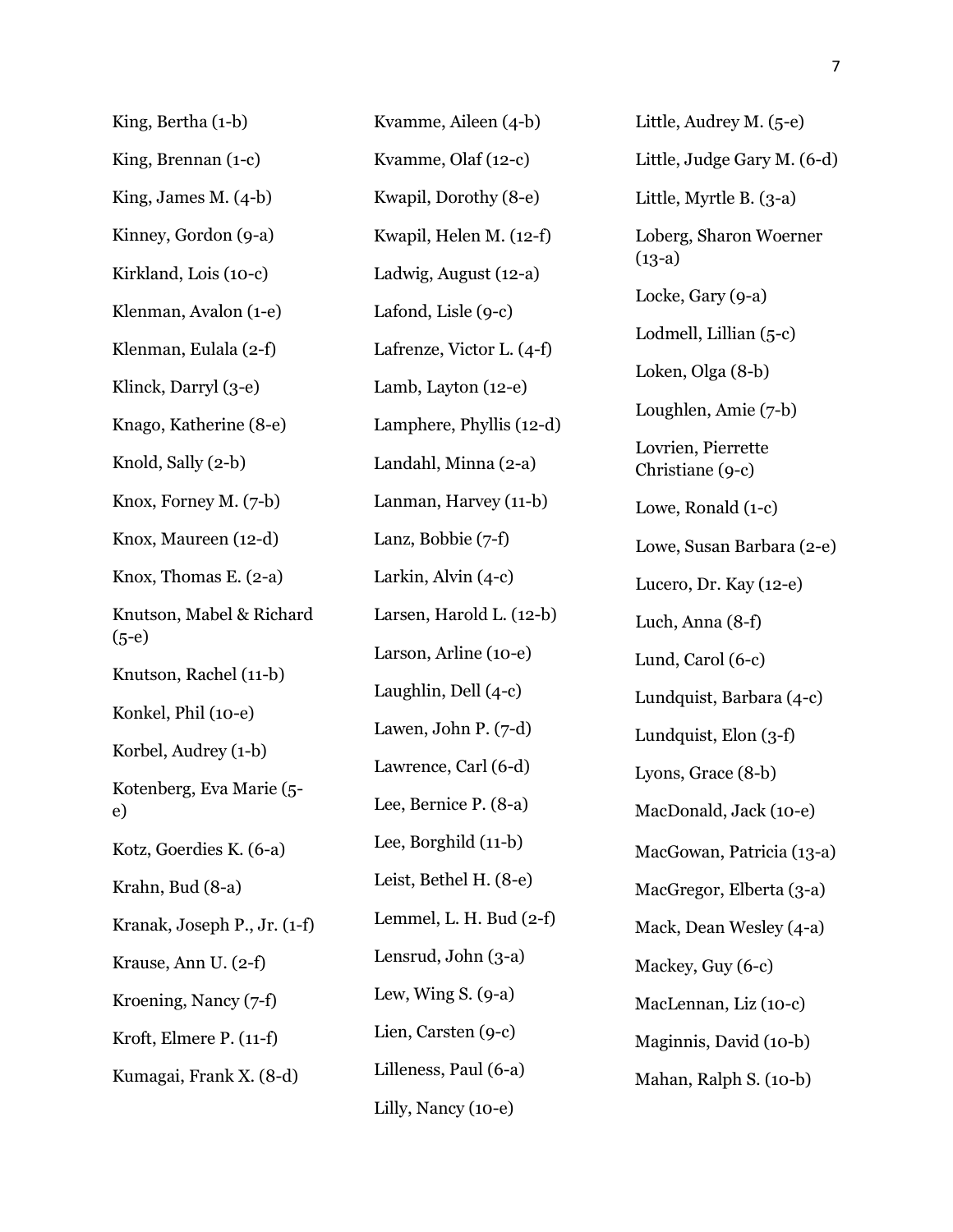Maine, Andrew (12-f) Maire, Judith (11-d) Manhas, Raj (10-e) Manifold, Roy (3-a) Marlow, Timothy (5-a) Martin-Morris, Harium (9 f) Masakilla, Kisha Tamara (7-d) Matheson, Elspeth J. (3-d) Matsuda, Christine (3-a) Matsuda, Hanae Yamada  $(10-e)$ Matsuda, Joneichi (7-e) Matthews, Henrietta (1-e) Maxey, John C. (12-c) May, Joe  $(5-b)$ Mayhew, Frances (5-a) Maynard, William (1-b) McAuliffe, Christa (1-f) McAuliffe, James (1-f) McBroom, Judith (10-c) McClusky, Philip (7-c) McComb, J. Earle (5-f) McConnell, James C. (11-c) McCormick, Thelma (2-d) McCormick, Walter J. (1-f) McCoy, Dean (11-f)

McDaniel, Frances (9-e) McDonald, Mae (2-a) McDonald, Ruth & Marshall (8-b) McEachern, Lenora (9-d) McEachran, Stan (3-b) McElwee. Mary Ann (7-d) McEwen, Fran (11-d) McFalls, Cynthia (1-e) McGrath, Amy  $(5-a)$ McGrath, Robert J. (10-d) McHargue, Barbara (9-b) McHargue, Ruby (6-a) McInnis, Lena (5-e) McKenzie, Margaret H. (2 e) McKinney, Louise (8-c) McKnight, Teresa (11-b) McLaren, William M. (11 c) McManuis-Bruni, Katherine (3-f) Means, Don (4-f) Meehan, Don (10-f) Meeks, Earl (1-a) Meeks, Viola (8-e) Mehrens, Gloria & George  $(7-f)$ Menahan, Tony (7-f)

Menalia, Patricia (3-b) Mendenhall, Clare (3-e) Merrick, Ivan E. (2-f) Merrill Gardens of West Seattle (9-c) Merrill-Curie, Anita McKaslyn (1-f) Meyers, Myrtle Edith (5-b) Mihailov, Marcelea J. (12 b) Miller, Dora (12-d) Miller, Ira T. (1-c) Miller, Dr. Ronald E. & Dr. Murl G. Barker (13-b) Miner, Grace (12-b) Miss Eick  $(13-b)$ Mitchell, Marcella (2-c) Mitchell, Shawn Wesley (1 f) Moberly, David & Peggy (4-d) Moffitt, Arnold (11-c) Moffitt, John (12-f) Montana, Ruby (5-b) Montgomery, Elizabeth (1 c) Moody, Ann (5-d) Morelli, Mary (2-a) Morgan, Alice L. Cooper (8-d)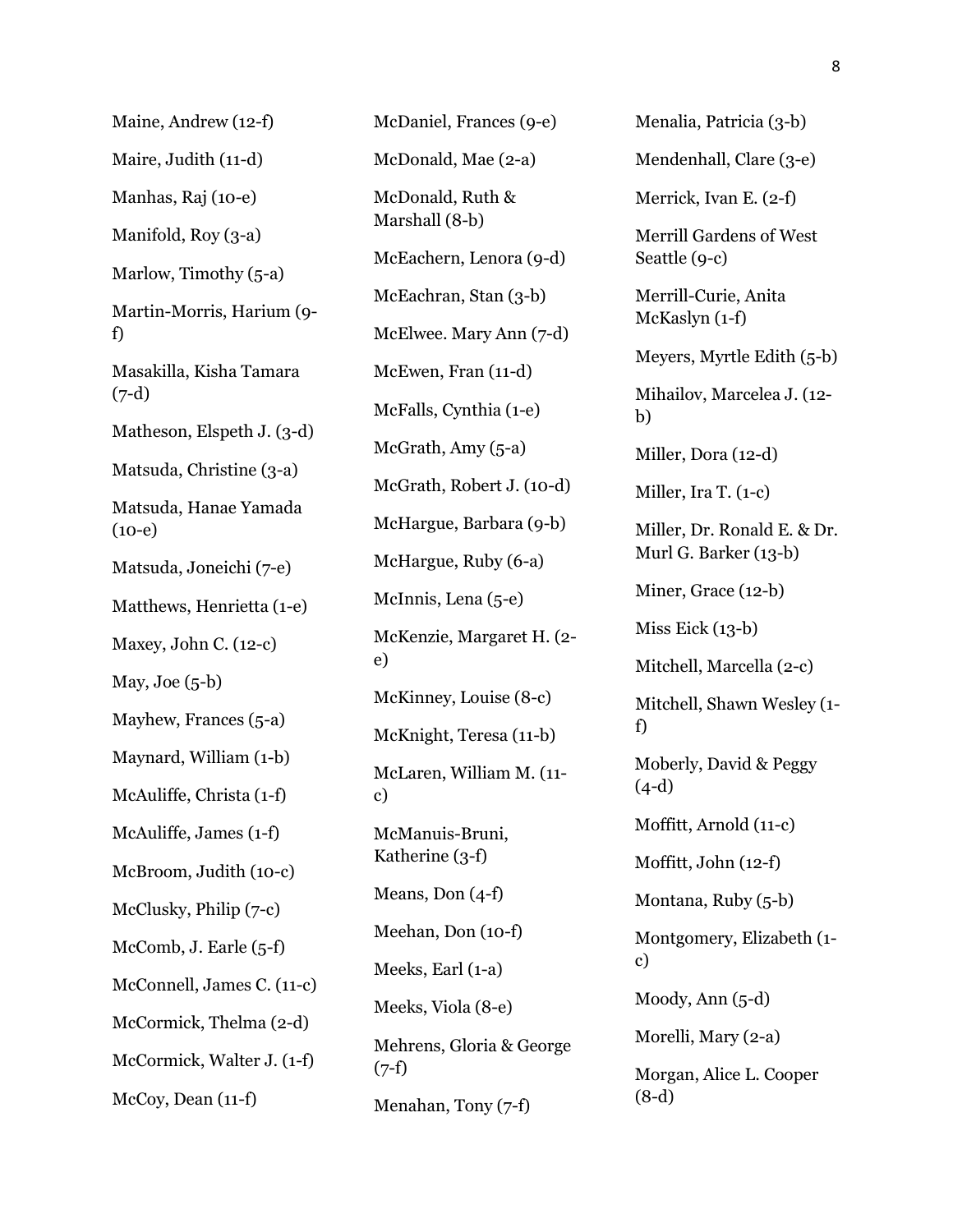| Morgan, Janice C. (2-a)                         | Nelson, Robert L. (4-d)                                   | Odom, Rosemary (7-a)              |
|-------------------------------------------------|-----------------------------------------------------------|-----------------------------------|
| Mori, Kyle (3-c)                                | Nelson, Ruth (12-c)                                       | Ogmundson, Carol J. (5-d)         |
| Morihiro, Elsie (8-d)                           | Neubeck, Ralph (10-a)                                     | Olbrantz, Teresa (1-f)            |
| Morris, Eloise (4-d)                            | Nicholas, Paul (10-c)                                     | Olmsted, Virginia (8-f)           |
| Morris, Francis N. (8-c)                        | Nielsen, Anna (11-f)                                      | Olsen, Leonard (1-d)              |
| Morris, Maxine (10-f)                           | Nielsen, Anne (11-b)                                      | Olson, Don (10-d)                 |
| Morris, William (3-d)                           | Niemi, Carl (1-f)                                         | Olson, Don (4-e)                  |
| Motley, Claudette Dorita                        | Nilson, Eleanor (2-c)                                     | Olson, Edward (1-b)               |
| $(2-b)$                                         | Nishioko, Roger (5-d)                                     | Olson, Helen (2-c)                |
| Muesser, Jennie G. (8-f)                        | Nixon, Dale (10-d)                                        | Olson, Mildred (2-d)              |
| Mulcahy, Grace B. (12-f)                        | Noell, John (5-c)                                         | Olts, Donald (11-c)               |
| Mullane, Winifred (5-f)                         | Nogales, Antonia (2-e)                                    | Omoth, Barbara (8-b)              |
| Mundy, Harold (5-d)                             | Nogales, Tony (12-a)<br>Norikane, Mary Shizuko<br>$(9-c)$ | Omoth, Marie & Harold             |
| Mundy, W. Kennon (12-d)                         |                                                           | $(8-c)$                           |
| Musgrove, Francis (8-a)                         |                                                           | Onizaka, Ellison S. (1-f)         |
| Muto, Lorraine & Herman                         | North, Frances (9-a)                                      | Orcutt, Jerry (12-a)              |
| $(13-a)$                                        | Nott, Lyle (5-e)                                          | Orrell, Jessie (7-e)              |
| Muto, Myrna (13-b)                              | Nowak, Anne (12-c)                                        | Ostrom, Ray M. (13-a)             |
| Myers, Dr. J. Lisa (7-a)                        | Nunez, Oscar (12-d)                                       | Ovens, Sarah (5-b)                |
| Myers, Mary (7-f)                               | Nyberg, Mervin G. (11-e)                                  | Overbeck, Marcie (9-c)            |
| Myers, Ron (5-e)                                | Nyland, Dr. Larry (13-a)                                  | Overstreet, Margaret (11-         |
| Neely, Lucy (6-f)                               | O'Brien, R. K. (4-f)                                      | d)                                |
| Neil, Ralph "Bud" (11-e)                        | O'Brien, Richard L. (3-f)                                 | Owen, Frances Penrose<br>$(11-d)$ |
| Neil, Ralph "Bud" (9-b)                         | O'Connor, B. Katherine (2-                                | Owen, Henry B. (3-d)              |
| Nelson, Joe (7-c)                               | c)                                                        | Owen, Patsy (9-c)                 |
| Nelson, Laurie (8-a)                            | O'Connor, Jeanette (10-f)                                 | Packard, Ada (3-f)                |
| Odom, Robert, Sr. (9-b)<br>Nelson, Per W. (4-b) |                                                           | Page, Eleanor (1-b)               |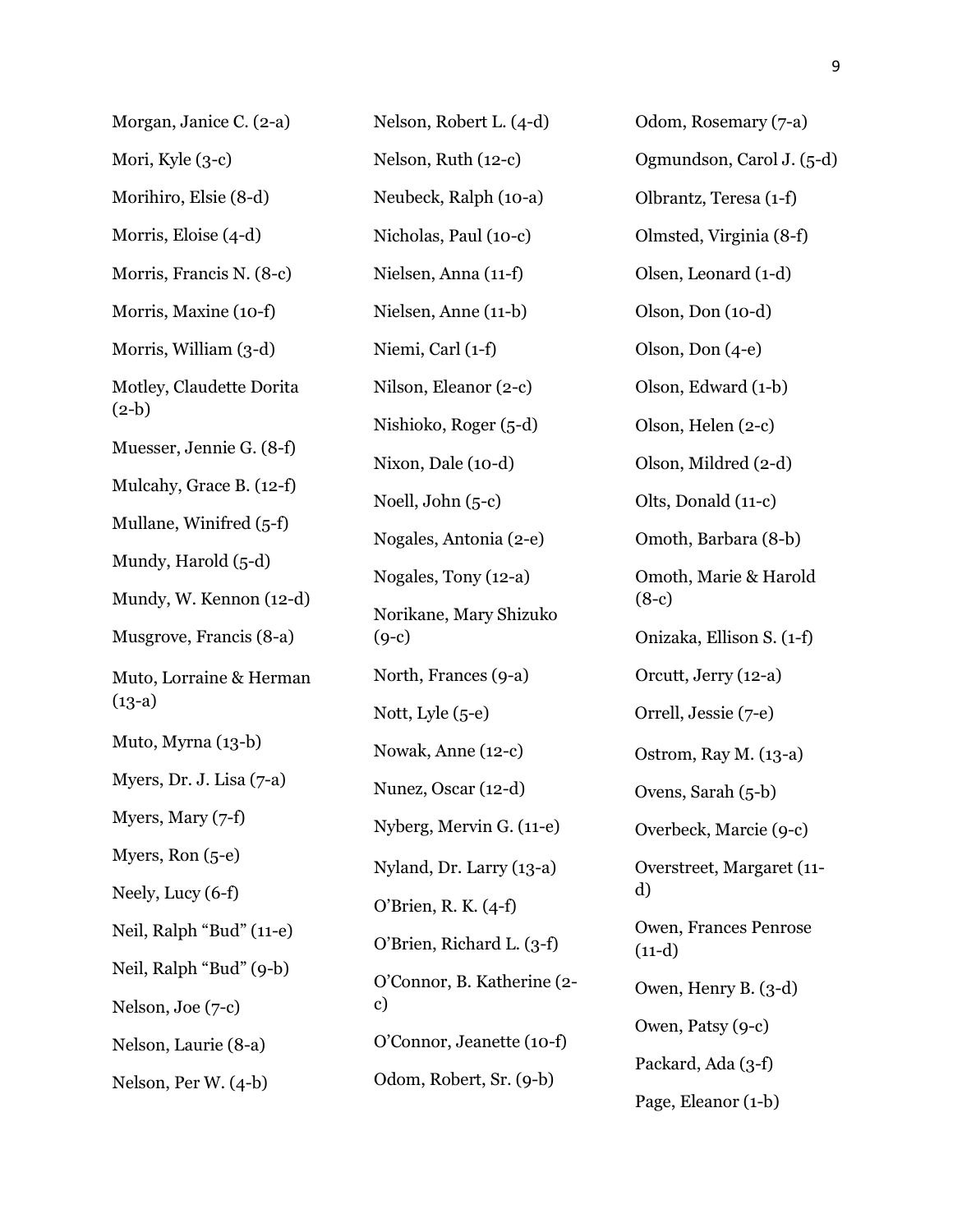Painter, Shirley (1-f) Palmason, Edward (8-f) Parkin, Fray (3-b) Parks, Alan (10-d) Patch, Della J. (8-f) Patterson, Dr. Roland (5 a) Patterson, Luther (3-e) Pattie, Kenneth (5-d) Patu, Paul (9-f) Pearson, George & Irene  $(2-b)$ Peltonen, Harold (8-f) Penick, Vivienne L. (4-b) Perkins, Beatrice (2-e) Perlman, Anne R. (3-a) Perry, Gladys M. (11-e) Peterfreund, Nancy (9-f) Peters, Sue (13-a) Peterson, Barbara (13-b) Peterson, Dan (10-f) Petitt, Nan (9-f) Pettit, Dale (11-b) Pettit, Nan (1-f) Pham, Kathie (13-c) Phifer, Ann (10-d) Picardo, Bob (1-e)

Pitell, Anthony C. (3-a) Pitell, Beatrice (11-d) Pitre, Ella (13-c) Pleis, Bernadine (11-b) Pollard, Helen (2-b) Porterfield, Margaret (2-c) Porterfield, Marvin (4-e) Preston, Frank M. (3-a) Price, Mamie (4-c) Probert, Eleanor "Betty"  $(10-b)$ Pruitt, Claggett (6-e) Pruitt, Claggett, Sr. (12-b) Pruschansky, Jeannette (8-e) Quimby, Helen (5-b) Raine, Margarett Muir (3 c) Randall, Bertha (7-e) Ranta, Richard (7-d) Rasmussen, Barbara (1-d) Reasby, Harold V. (2-a) Reed, Carol (6-b) Reed, Jean (9-e) Reeder, Mildred (6-c) Reeves, Lester L. (5-f) Reise, Stella (5-e) Reynolds, Steve (9-c)

Rice, Virginia (3-f) Richards, Amorette (6-f) Richmond, John David, Jr.  $(4-c)$ Ridder, Hilda (2-c) Rideout, H. Burbank (8-f) Ringus, Mary Louise (9-e) Ripley, Patricia (9-b) Roberts, Margaret (11-e) Roberts, Mildred Bell (1-e) Robinson, Ethel "Bobbie"  $(10-b)$ Robinson, Josephine (3-e) Roe, Ellen (11-a) Roosevelt High School Staff  $(4-d)$ Roscoe, Hannah (3-f) Roseboro, Eddie L. (6-e) Ross, Frances (12-d) Ross, Frank W. (10-e) Roys, Marguerite (5-a) Ruby, Edith (9-d) Rutherford, Gordon (3-d) Rutt, Ronald H. (8-c) Rybock, Nancy (9-a) Safiolis, Susan (3-b) Sakamoto, Dorothy (6-f) Salvatore, Kathryn (1-d)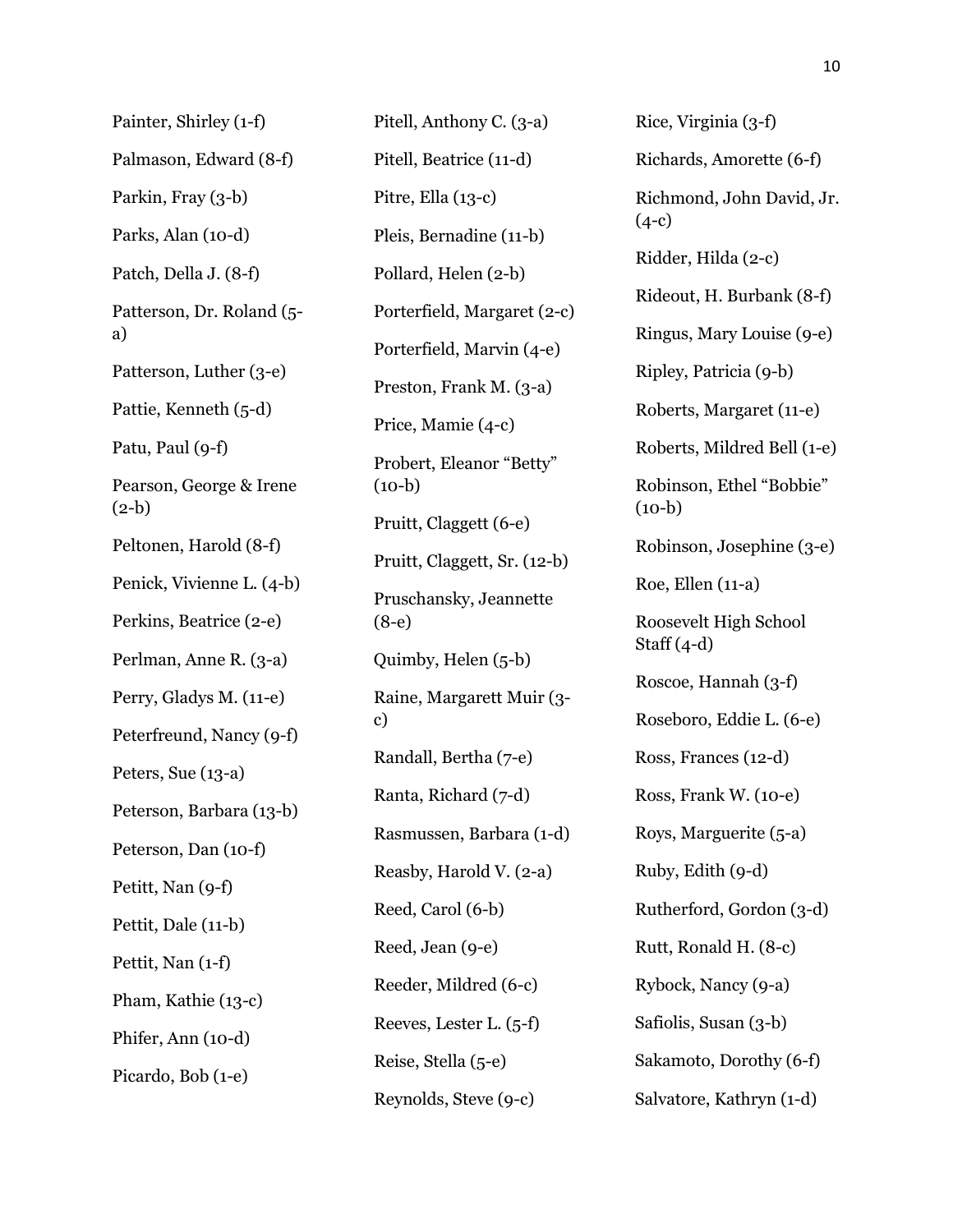Salvino, Carl (12-e) Sampson, Dorothy J. (3-d) Sander, Patricia (9-a) Sargent, Geraldine (3-b) Saucy, Beatrice Peterson  $(12-c)$ Saulter, M. Gerald (5-e) Schairer, Benjamin (9-c) Scheele, Ernest (10-a) Schmidt, L. W. (4-f) Schmidt, Tom (8-a) Schmitz, Dietrich G. (9-e) Schmitz, Frankie (4-b) Schneller, Peter (11-d) Schoeman, Delores (1-e) Schoeppel, Elizabeth (3-e) Schofield, Marguerite (5 b) Schourup, Edward (10-a) Schreiner, Ralph (10-c) Schroegel, Bernice (11-f) Schwanbeck, Lance James  $(3-f)$ Schwartz, Bruce (9-a) Scott, Hosea (2-b) Scott, Stanley (1-a) Sears, Herb (8-f)

Seattle Retired Teachers Assoc. 1986-87 (7-b) Seattle Retired Teachers Assoc. 1989-90 (6-b) Seattle School Nurses Assoc. (2-e) Seattle School Retirees' Assoc. (9-d) Seattle Schools Veterans Assoc.  $(q-e)$ Seattle Teachers Assn. (4 f) Seeley, Annalee B. (5-f) Seeley, Frank (11-c) Seraile, Richard (5-a) Service, Louise (6-c) Shahan, Mary (6-e) Sharp, Jean (11-c) Shaw, David (6-b) Shaw, Dora Williams (2-a) Shaw, Dr. Consuelo H. (7 d) Shaw, Dr. David (3-a) Shaw, Harry L. (2-f) Shefelman, Harold (4-e) Sheffel, Joyce (1-d) Shelton, Arthur (1-b) Shelton, Warren (8-a)

Seattle Retired Teachers Assoc. 1985-86 (4-e)

Shepherd, Kathryn (2-d) Shimada, Meri (5-c) Shong, Luella (4-a) Shriver, R. Sargent (9-b) Simmons, Christian (7-e) Simmons, Jim (8-b) Simondet, Alice (6-b) Simone, Jo & Sam (2-f) Simpson, Donald A. (5-f) Simpson, Joyce A. (12-b) Sines, Patricia (4-d) Singler, Joan E. (9-c) Sittner, Sharon (6-c) Sjaastad, Agnes (1-f) Skillman, Theresa (4-a) Skog, Lil (3-e) Skoog, Phyllis (4-c) Slater, Jack (10-c) Slawson, Ruth J. (3-e) Smart, Douglas A. (11-e) Smith, Ethel D. (10-a) Smith, Florence James (11 d) Smith, George and Norma Jean (13-c) Smith, Homa (6-b) Smith, Joe (6-d)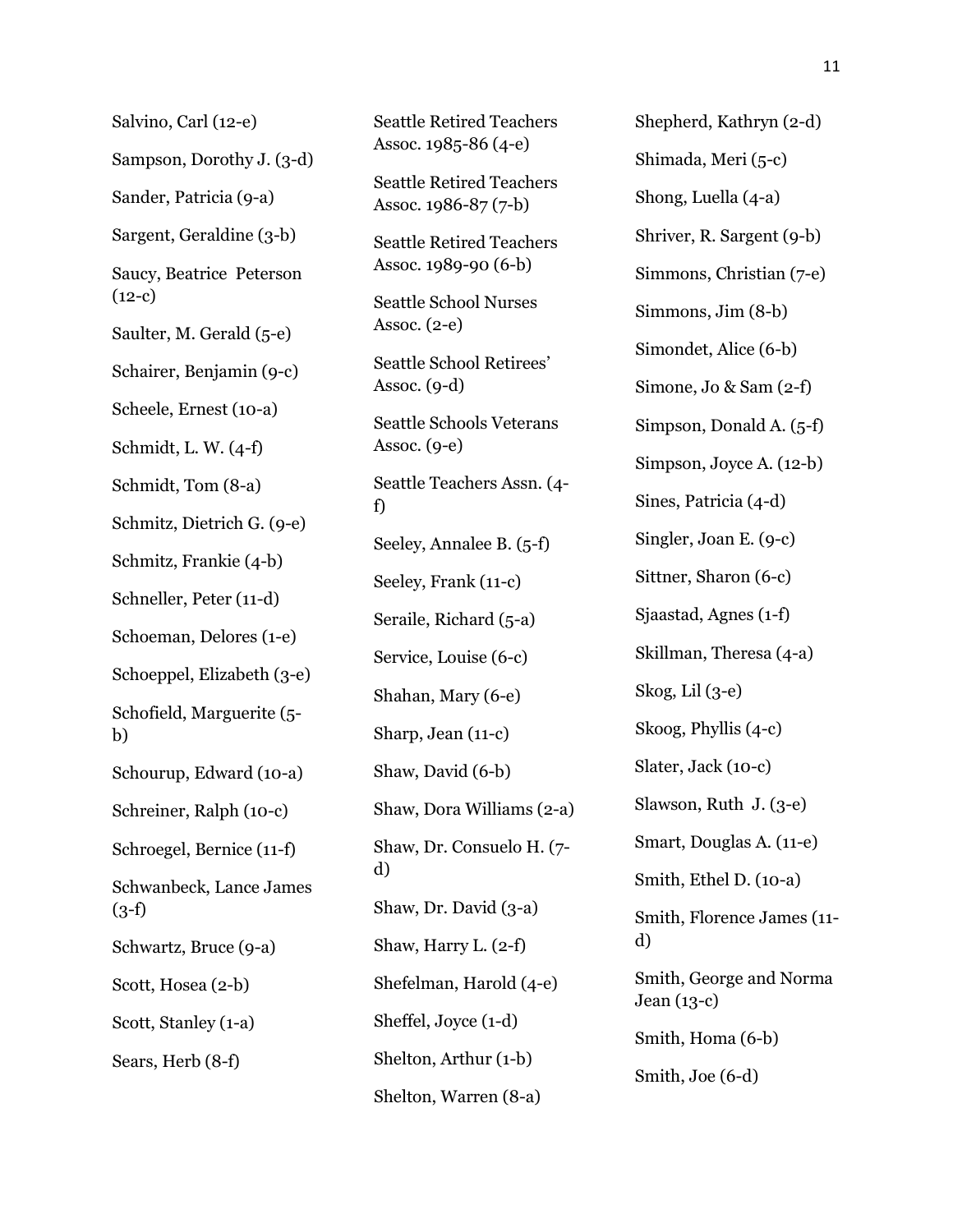| Smith, June (4-f)                     |
|---------------------------------------|
| Smith, Mary Jane (2-f)                |
| Smith, Wesley (2-e)                   |
| Smith-Blum, Kay (9-e)                 |
| Smyth, Robert M. (4-f)                |
| Snyder, Wilber (3-b)                  |
| Soboleik, John (9-e)                  |
| Somerville, F. Jean Miller<br>$(7-d)$ |
| Spath, Marian (12-c)                  |
| Sreenivasan, Hari (9-f)               |
| Stahr, Clara (12-e)                   |
| Stallworth, L. J., Jr. (3-d)          |
| Stalzer, William M. (13-b)            |
| Staten, Patricia (8-b)                |
| Steele, Donald J. (2-d)               |
| Steele, Donald, Sr. (4-d)             |
| Steiner, Eric (12-c)                  |
| Steinhauser, Mariana B.<br>$(4-f)$    |
| Steinmann, Elcena (10-d)              |
| Steputis, Henry W. (6-b)              |
| Sterling, Marabelle (1-f)             |
| Stevens, Ralph (9-e)                  |
| Stewart, Dr. Lyle (7-e)               |
| Stickney, Wesley (10-e)               |
| Stigenwalt, Mayne Davis<br>$(6-e)$    |

Stilinovich, Paul (6-c) Stixrood, Priscilla (2-e) Stockinger, Kathy (3-c) Stoll, Awolt (6-e) Stoll, Gertrude (4-a) Strand, Jean E. (7-d) Strothers, Ernestine (2-b) Succo, Earl A. (3-e) Suffel, Joyce (4-e) Sullivan, Winonah (11-b) Sundquist, Steve (13-a) Sutton, Lloyd (4-d) Sutton, Mimi (5-b) Sutton, Patt (5-c) Sutton, Sally (1-b) Suzuki, Dr. M. Paul (6-d) Suzuki, Tomiko (8-f) Swain, Doris (6-d) Swain, Philip B. (2-b) Takei, Richard Charles Kalani (6-a) Tallman, George A. (12-e) Tallman, Gladys Jenkins (8-a) Tallman, John D. (10-a) Tamarin, Adele (9-a) Tanaka, Sadao (4-f)

Taran, Theresa L. (5-e) Taylor, Petre (2-e) Tazioli, Richard (9-c) Telban, Amelia P. (4-c) Tenever, Fred (7-a) Thomas, Ada (12-c) Thomas, Florence (4-d) Thomas, Marion (1-c) Thompson, Alta (1-a) Thompson, Vern (2-e) Thordarson, John (5-f) Thornton, Caroline L. (8 e) Tibbetts, Lucille (8-c) Tibbetts, Stephen (4-a) Tidwell, Dr. Robert A. (12 a) Tierney, Cynthia (11-f) Tilmont, Marion (10-e) Tilner, Jack (10-c) Toews, Eleanor (11-e) Toews, John E. (13-b) Tomita, Masao (12-b) Toomey, Leonard L. (4-a) Tourville, Diane (6-a) Towner, Earl (12-f) Trimm, Charles (10-f)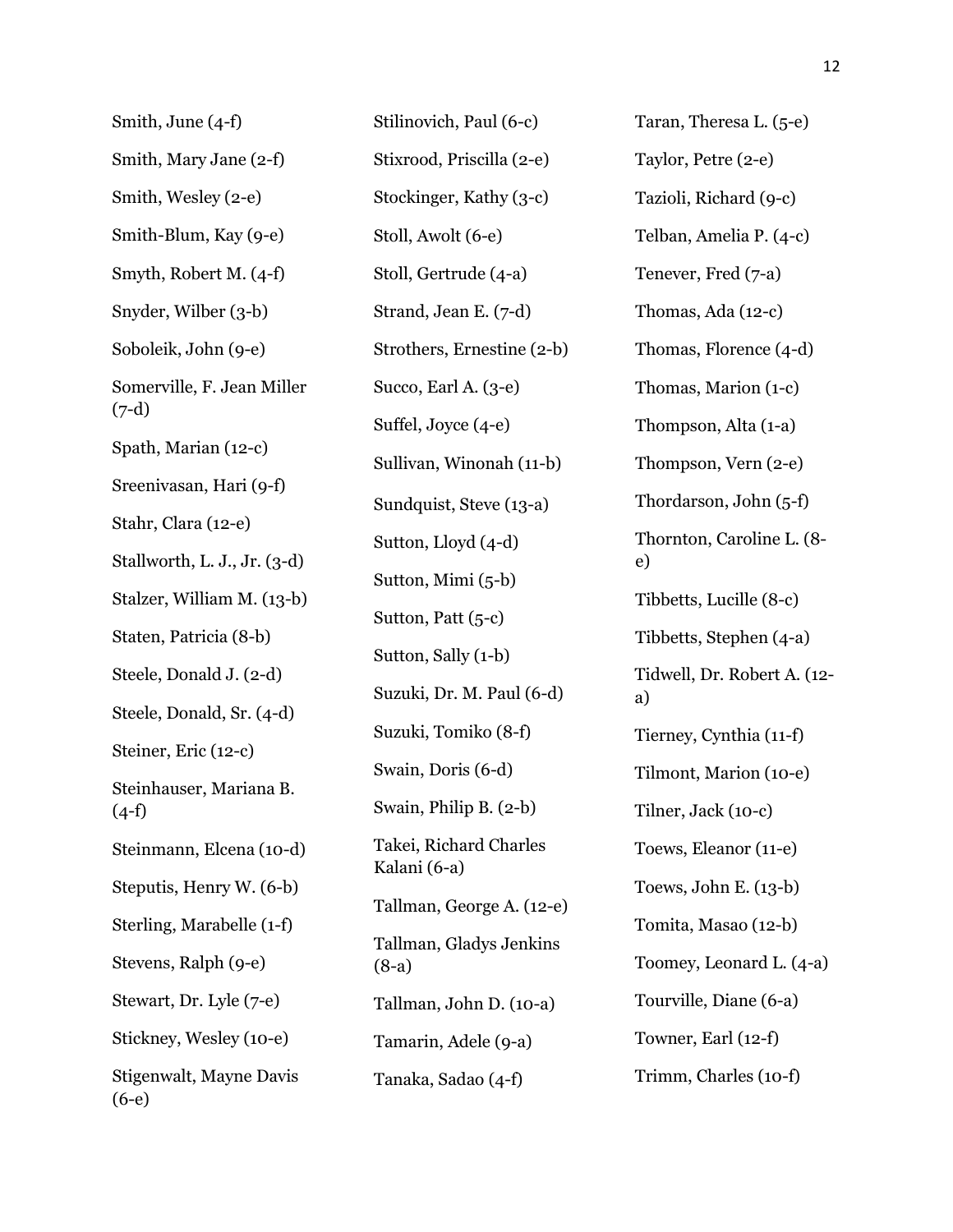Troxel, Loren (8-b) Tsukui, Robert (10-e) Tucker, Malul (5-f) Tusa, Frances (4-f) Urunga, Louis (1-b) Van Cruyningen, Paul (11 e) VanDeventer, A. T. (5-b) Vann, Gerald "Jerry" (10 d) Vann, Jerry (10-e) Vann, Leonard (9-e) VanZandt, Alice P. & Leo (8-c) Vasconcellos, Doris M.  $(10-c)$ Vasse, Edward Gray (12-b) Vitts. Gaynor & Jerry E.  $(7-c)$ Wadell, Dorothy (7-a) Wagness, Lee (10-e) Wagness, Lorraine (9-f) Wahl, Mary Willett (3-c) Walker, Dana Jones (13-b) Walker, George (4-c) Wall, Edwin Alfred (13-b) Wallaston, Gary (6-a) Wanamaker, Pearl (2-d) Wang, Percy (6-d)

Ward, David Vann, Sr. (8 c) Ware, Flo (2-f) Ware. Edward Lynn (10-a) Wasserman, Harriet & Bill (4-d) Watkins, Isaac (6-f) Watkins, Mary (2-d) Watson, Etha (6-f) Watson, Lyle & Elsie (10 b) Weaver, Adrienne (8-f) Wehmeyer, Mary H. (11-a) Weltzien, Robert (8-f) Wennerblad, Sonja (2-e) Werby, Mamie (1-d) West Seattle Class of 1980  $(1-c)$ West, Joe (3-b) Westling, Edith (11-b) Weston, Florence (1-e) Wetterauer, Dick & Elaine (9-d) Wharton, Betty (12-a) Whitaker, Bernice (9-b) Whitbeck, Robert (10-f) Whitemore, Gracey (4-d) Whitt, Jean (6-d) Whittier Staff (3-d)

Williams, Audrey (9-f) Williams, Beulah Barber  $(11-f)$ Williams, Robert L. (7-c) Willis, John (6-b) Willis, Josie (12-a) Williston, Barbara (4-a) Wills, Norma (4-c) Wilson, Avard (8-b) Wilson, Gladys Smith (12 e) Wilson, Nora May (2-f) Wilson, Phyllis (6-a) Withrow, Alice (11-c) Wong, Keith (11-e) Woo, Nellie Midori (3-e) Wood, Buell C., Sr. (7-a) Woodard, Patricia (12-e) Woodruff, Clyde (12-c) Woodson, Mattie (7-f) Woolaston, Gloria (12-d) Wooten, Verletta (7-a) Wright, Grace (12-f) Wuflestad, Robert T. (5-d) Wynstra, Weber (3-d) Yamamoto, Ben & Betty  $(5-c)$ Yamashita, Patricia (7-a)